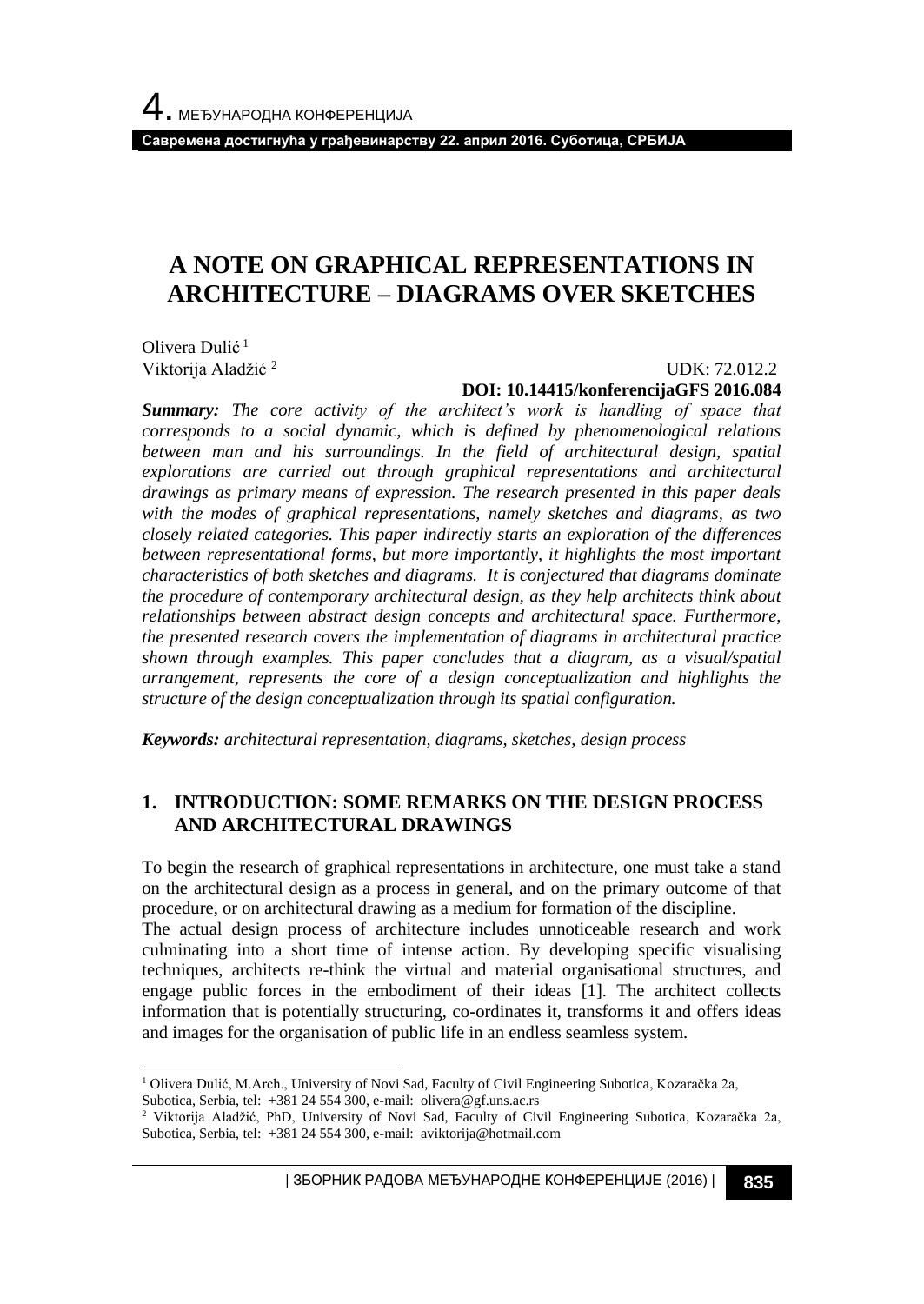#### **Contemporary achievements in civil engineering 22. April 2016. Subotica, SERBIA**

The core activity of the architect's work is handling of space that corresponds to a social dynamic, which is defined by phenomenological relations between man and space. Architectural design is an element that gives the architect ground for operation on any material or immaterial reality. The production of space is a continuous action of transformation of imagination, a virtual construction in actual construction, which creates a base for the praxis of space formed by actions of interpretation, signification and perception [2]. Starting from the updating of the space of experience, the architectural "being", virtualised in design, is actualised in its process of production. Architectural design tasks often imply both conceptually and spatially challenging tasks and require a coordinated exploration of the two [3].

On the other hand, architectural drawing has always been marginal with respect to major arts. Because of the fact that it precedes the building, that it is produced without reference to an already constituted object in the world, as stated by A. Vidler, it has never conformed to the traditional formulations of imitation. The drawing was inevitably regarded as a supplement, part of the evolutionary procedure of a building's production, and never valued as art *per se* [4]. However, the drawing is the natural language of architecture; every language should be perfectly in harmony with the ideas of which is the expression, thus architectural drawing needs to be essentially simple, free from any kind of difficulty, pretension, and luxury; so it can contribute to the development of ideas [5]. Hewitt [6] claims that architectural drawings are secondary representations by their nature, as well as works of art in themselves, which presents a dual problem for the researcher, who cannot study it similar to that of paintings. Research presented in this paper will discuss specific modes of drawing, i.e., diagrams and sketches, that have the capability to construct and expose an idea; while, at the same time, they simplify and idealize the facts and events from its surroundings.

## **2. MODES OF REPRESENTATION IN ARCHITECTURAL DESIGN**

Diagrams, sketches and other types of external graphic representations facilitate and constrain inference, problem-solving and understanding. As stated by authors Suwa and Tversky [7], facilitation by external representation derives not just from its external existence, but from the interaction between the representation and the cognitive processes of interpreting it. Sketches are a good medium for reflective conversation with one's own ideas and imagery, as they are "dense" and "ambiguous" in the early design process, which allows them to work well for exploring design ideas. As an instrument of thought, sketches, diagrams and drawings have a prominent influence not only on the early phases of the architect's design process, but also on the next phases concerning construction [8]. To articulate architectural elements means to clearly distinguish the parts that constitute a whole. Imagination generates a spatial concept, which is seen in the architect's mind as non-dimensional image.

The difference between diagrams and sketches is imprecise, but we can consider *diagram* as drawing that uses geometric elements to abstractly represent natural and artificial phenomena, building components and territorial boundaries of spaces. On contrary, the *sketch* mainly defines spatial arrangements of physical elements [9]. A diagram represents abstractly, without giving detailed descriptions of scale or realistic pictorial elements; it indicates spatial relationships using indefinite shapes [10]. As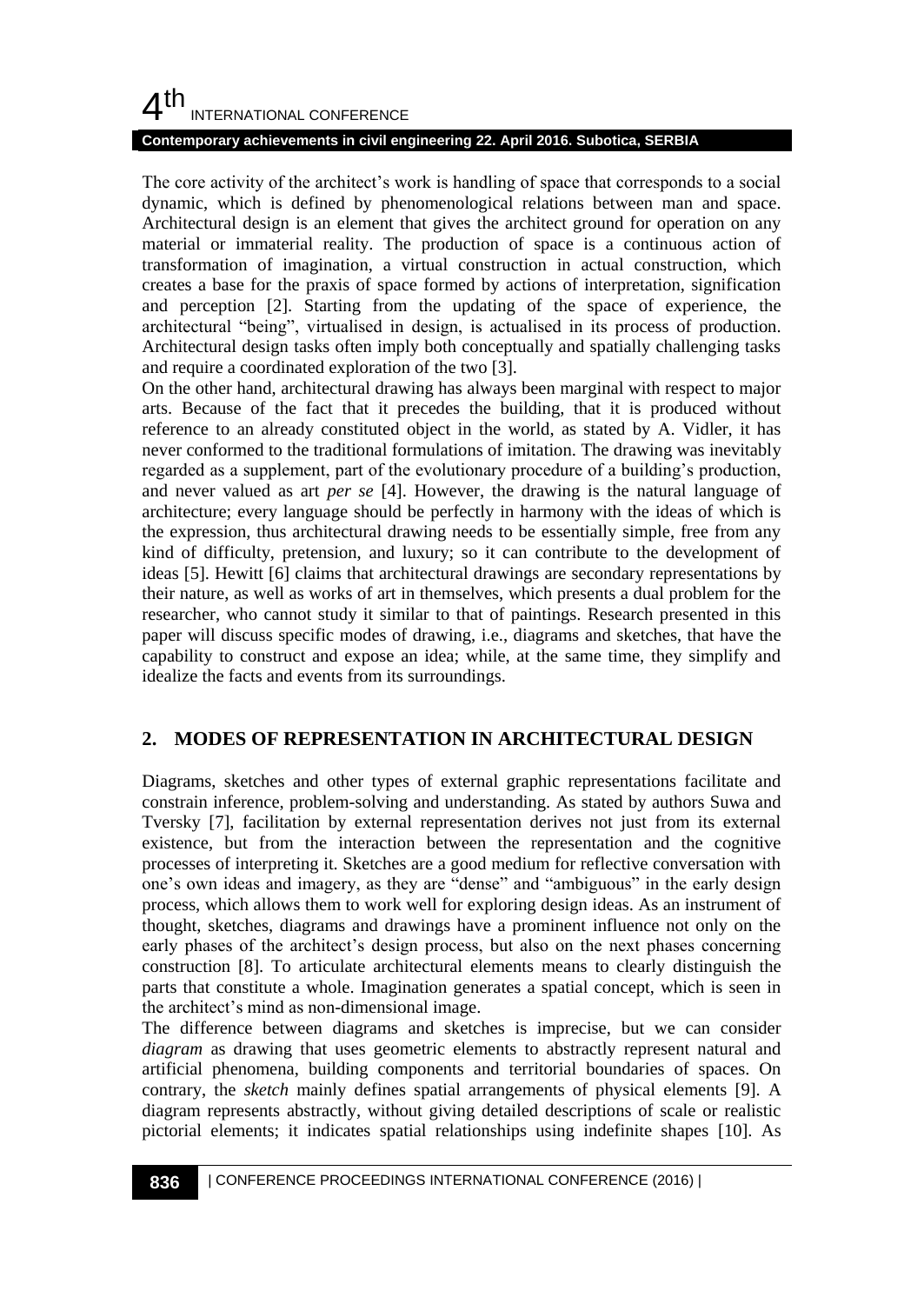#### **Савремена достигнућа у грађевинарству 22. април 2016. Суботица, СРБИЈА**

opposed to diagrams, sketches usually provide three-dimensional information about a specific scene, specifying the shape of physical elements and their spatial relationship [10]. It is important to point out that, drawn to scale, sketches are more precise than diagrams, yet they do not attempt the accuracy and precision of a technical drawing.

As distinct to drawing, the diagram is a continuously evolving form of visual work, which has the potential to organize spatial and architectural thinking to incorporate larger fields of abstract information flow, and acts as a form of design research work in its own right, in such way as to offer significant advantage to any innovation agenda [11]. As stated by A. Vidler [12], a diagram is not a sketch – therefore it evokes nothing; it is not a plan – therefore it cannot be built. It is a kind of delineation, a neutral zone, where certain relations are mapped precisely but without qualitative information. Finally, it is important to distinguish that diagrams are generic abstractions and not simplified spatial schemes.

### **2.1 Diagrams over sketches in contemporary architectural design**

Architectural design process requires visualization of initial ideas, recalling of historical examples, synthesis of complex systems into manageable wholes, testing and comparison of multiple solutions. All of these procedures require diagrams and diagramming operations, which are the part of highly developed visual language that architects use in design development. Diagramming facilitates the extraction of discreet information or issues from a complex, multifaceted environment [13]. Further, diagramming process allows the architect to identify and visually explain distinct characteristic of an artefact, while retaining an overview of the whole. Reference to both part and whole within the same drawing is one of the key qualities, which makes diagramming such a valuable method for analysing the physical environment.

Architectural building can be understood only through a series of abstractions, reduction, series fragments, boundaries and characteristics with a tendency to constantly expand and contract, requiring constant revision by observers. Diagram, as a means of interpretation of architecture, serves to simultaneously negotiate a series of opposing propositions; a typology that identifies the program and typology that identifies the form; between the specific qualities of the object and general quality of architecture; between the process of learning and the process of perception; between dynamic operations and static configurations [14]. The distinctive diagrams are developed through the aspects of conflicting dualisms. Through constant dialogue, diagram reveals a weakness, insecurity, and originality, thereby acquiring audit role in the interpretation of architecture.

As stated by Allen in his seminal work on diagrams [15], the diagram is not a thing in itself, but a description of potential relationships among elements; not only an abstract model of the way the things behave, but a map of possible worlds. Diagrams do not map or represent already existing objects or systems, yet anticipate new organizations and specify new relationships. They are exploited not only to solve, but also to invent and frame problems; therefore, architecture becomes a language to be learned through diagrammatic exercises [16]. The diagram is not simply a reduction from an existing order, simplified and highly graphic, it supports multiple interpretation. A diagram is a graphic assemblage that specifies relationships between activity and form, organizing the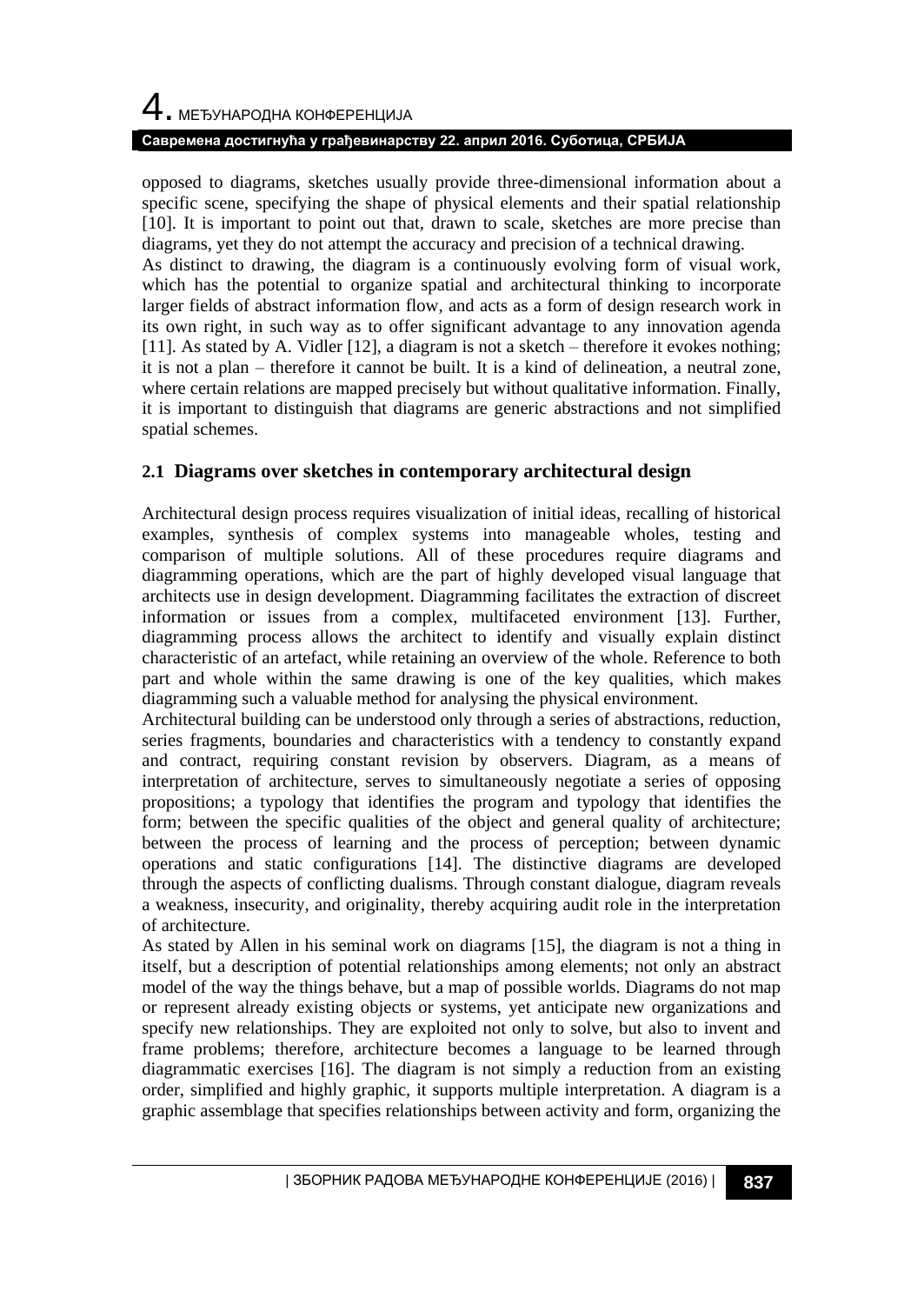#### **Contemporary achievements in civil engineering 22. April 2016. Subotica, SERBIA**

structure and distribution of functions. As such, they are architecture's best means to engage the complexity of the real.

An example of the diagram as a generator of real space is Le Corbusier's *Modulor*, which is, as a diagram, invisible in the building, yet it reappears as a repetitive element at a scale of his *Petit Cabanon* (Figure 1). It shows that there is not necessarily a one-toone correspondence between the diagram and the resultant form, and that the diagram does not have to be shown in the final building as an explicit form.



*Figure 1. Use of the Modulor in the design of Petit Cabanon by Le Corbusier, 1951 – 52* (source: [17])

Diagrams are drawings which engage in a self-conscious reductive process, attempting to make clear a specific interpretation through the exclusion of that information which the architect deems irrelevant. However, as we have already pointed out, the differences between diagrams and conventional drawings are subtle and relative, making it difficult to establish a clear boundary. The advantage of diagrams is their ability to simplify the consideration of formal and conceptual qualities by minimizing the elements presented. Their essence is analysis. By isolating specific aspects of a subject, diagram allows one to clarify other features and compare one subject with another or the same subject seen through different filters. Diagrams aim for clarity and conciseness, avoiding ambiguity and focusing on one specific issue in isolation. Discovering the common elements shared by buildings, spaces or cities, diagrams give visual form to a specific issue or aspect. In a sense, they can generalize about seemingly disparate things, rhetorically presenting their specific interpretations and conclusions [18]. Consequently, every drawing can be considered diagrammatic in the sense that it involves a process of abstraction and a corresponding reduction of information.

Diagram in architecture is a specific performative graphic type and essential generative visual vocabulary for contemporary design research and central means for the innovation or the production of new knowledge over drawing in architecture [11]. Unique to diagram is its capacity to integrate non-architectural domains of knowledge into the architectural design process. Ergo, diagrams communicate both to the discipline and to the new extra-disciplinary research fields. During the last decade of the  $20<sup>th</sup>$  century, the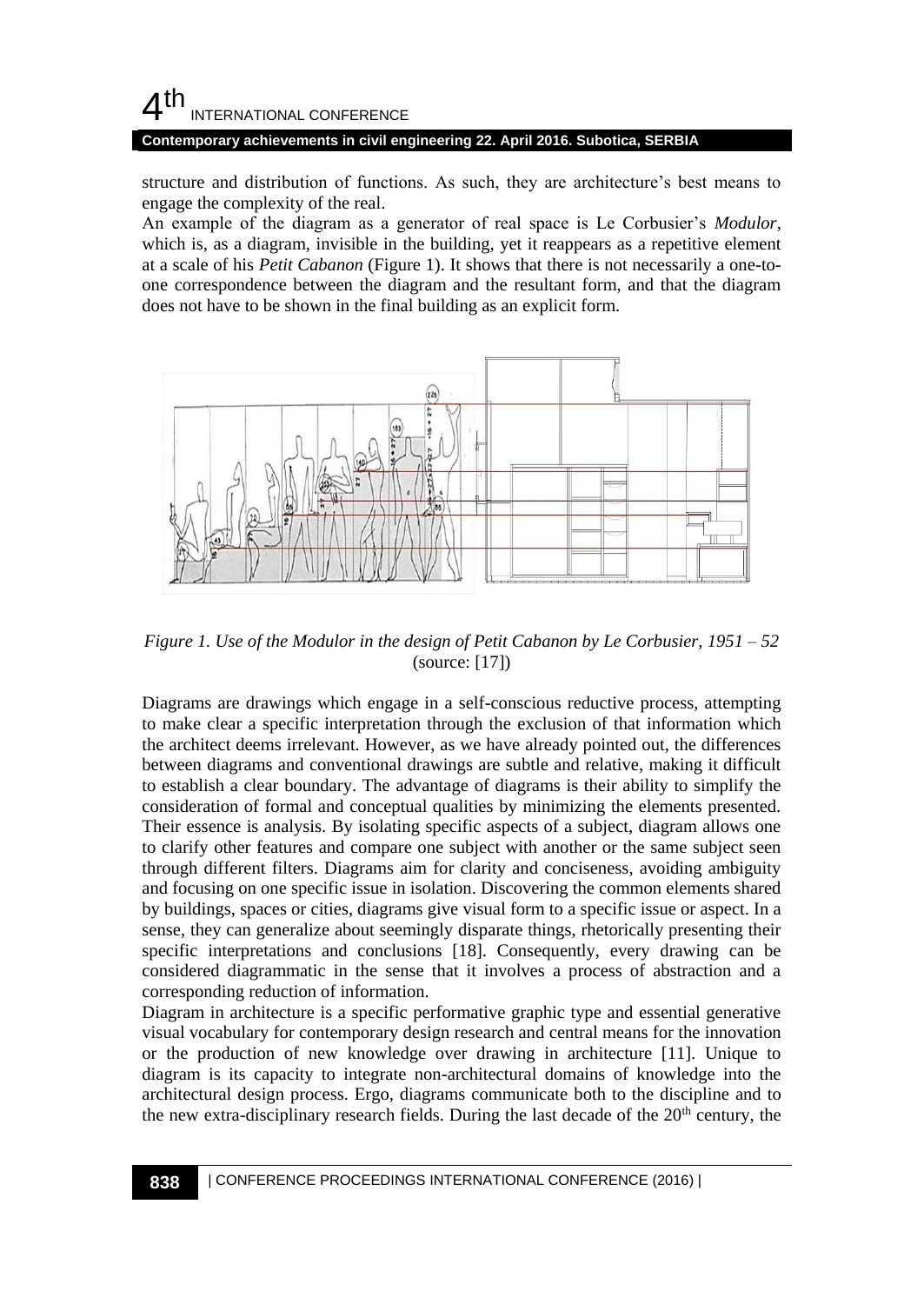4. МЕЂУНАРОДНА КОНФЕРЕНЦИЈА

**Савремена достигнућа у грађевинарству 22. април 2016. Суботица, СРБИЈА**

diagram dominated the architectural discourse [19]. In the context of increasing amount of information in design processes, diagram appeared as an innovative device capable of gathering information from architecture's outside, whilst simultaneously leaving behind the predominant position of representational theories.

## **3. APPLICATION OF DIAGRAMS IN ARCHITECTURAL DESIGN**

In the late seventies of the last century, diagram, for the first time, becomes the essence of architecture itself, not just its representational form. According to Somol [20], "diagram appeared as the final means of architectural production and discourse". Contemporary architects use diagram as a starting point in the design process  $-$  as a technique for visualization the input data that generates the essence, i.e. the concept [21]. For the purpose of this paper, a closer determination and investigation of diagram application in architecture will be started from Kahn's notion of *form drawing*, as a concept that resembles our interpretation of the diagram.

The design progress from concept to object is rarely linear and straightforward, as we can witness from Louis I. Kahn description of how design proceeds from "form" to "design" [3]. Surely, most famous Kahn's form drawing is the one of the First Unitarian Church for Rochester (Figure 2), which is a simple diagram summing up the architect's intention at the start of a creative process, a phase in which the design has not yet manifested itself as an image [22]. Alongside the drawing, Kahn wrote, "Form drawing, not a design", to prevent his sketch from being taken for the floorplan of the future building. Indeed, this sketch depicts not the building's final appearance but its internal organization and intrinsic nature – *the genesis of its form*.



*Figure 2. Realization of form drawing and first design for the First Unitarian Church of Rochester by Louis I. Kahn, 1959 – 69* (source: [22])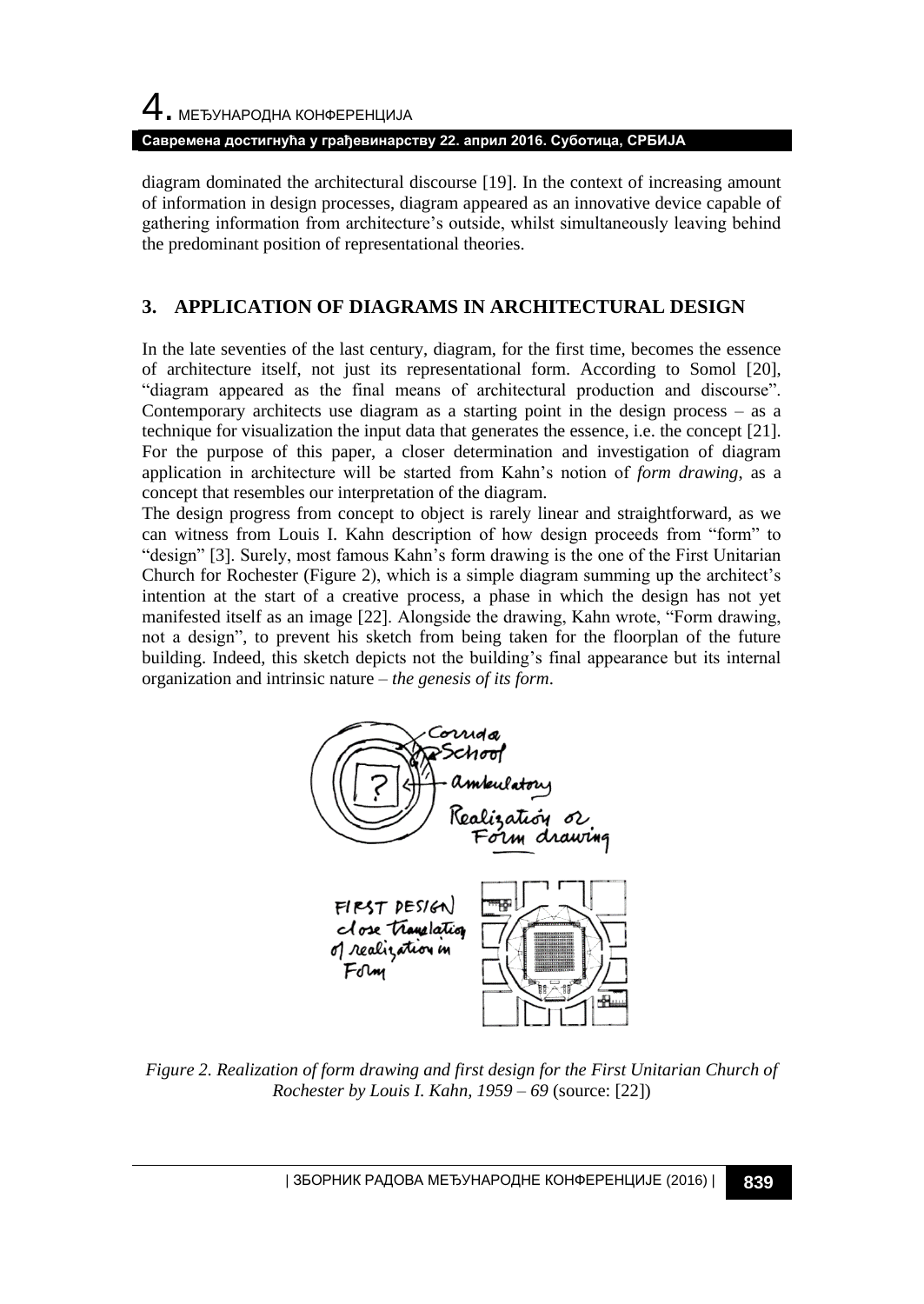#### $4<sup>th</sup>$ INTERNATIONAL CONFERENCE **Contemporary achievements in civil engineering 22. April 2016. Subotica, SERBIA**

With the emergence of software technology, line diagrams of movement became the generators of built form. A key example of such approach may be recognized in the work of Foreign Office Architects who describe the design of Yokohama International Port as "generated from a circulation diagram that aspires to eliminate the linear structure characteristic of piers" [23, p. 325]. Their interpretation corresponds to a diagram as an instrument to determine and explore architectural performance. The project is generated from a functional diagram (Figure 3), which incorporated ergonomic and functional information. Specific diagram for this project does not contain metric or geometric information, but it absorbs increasing levels of complexity and information without altering the nature of this simplified graphical representation.



*Figure 3. Circulation diagram for Yokohama International Passenger Terminal by FOA (Foreign Office Architects), 2002* (source: [24])

Another example of diagram application in architectural design is a new neighbourhood project *Silodam* by MVRDV (Figure 4). The aim of the project was to include different typologies and diverse series of housing types in a single volume. In order to accommodate this process in time, a series of neighbourhoods of 8 to 12 apartments were created. Optimal division of functions was achieved through the application of Gaussian curve diagram, which served to prevent processes out of economical control.



*Figure 4. Silodam, MVRDV: Diagram of division (left), realization of the final form (right), 1995 – 2002* (source: [19])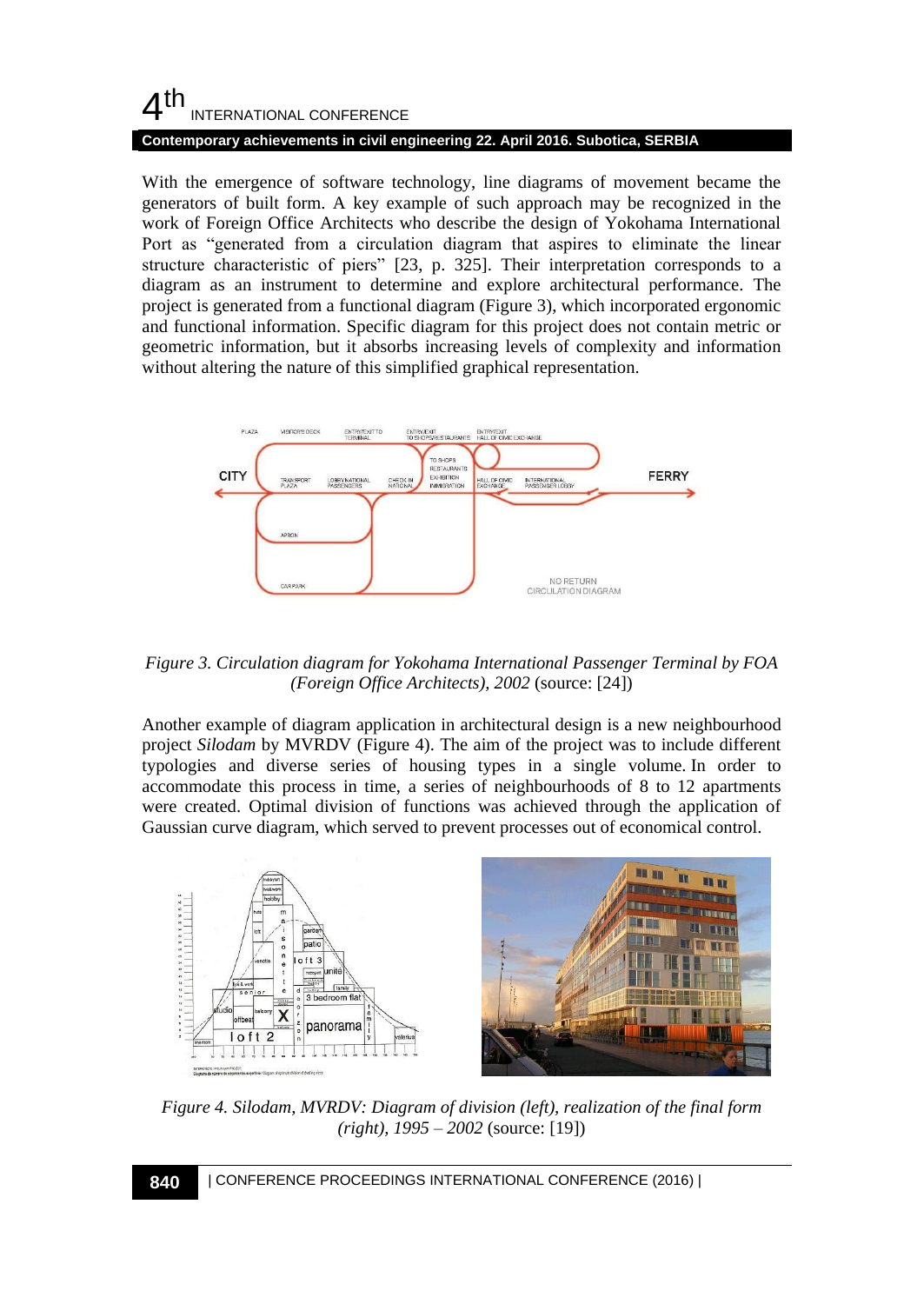# 4. МЕЂУНАРОДНА КОНФЕРЕНЦИЈА **Савремена достигнућа у грађевинарству 22. април 2016. Суботица, СРБИЈА**

*Seattle Central Library* by OMA is the concluding example of diagrammatic approach in architectural design. This project redefines the library as an institution no longer exclusively dedicated to the book, but as an information store where all potent forms of media, new and old, are presented equally and legibly. In an age where information can be accessed anywhere, it is the simultaneity of all media and, more importantly, the curatorship of their content that will make the library vital. The form of the building was directly generated from the iconic diagrams of proliferating functions (Figure 5). The library's various programs are arranged, through the diagram, across five platforms and four flowing "in between" planes, which together dictate the building's distinctive faceted form.



*Figure 5. Seattle Central Library, OMA: Diagrams of function are at the same time form generators, 2002 – 2004* (source: [25])

Through shown cases of diagram application in the process of architectural design one can witness a wide variety of interpretations of diagram in the field of architectural design. However, one has to be very careful with diagrammatic and other modes of representations in architecture. Many theories of representation and expression have tended to privilege the concept over the building [26], causing the possibility that concept may be understood separately from its manifestation, making the buildings unnecessary. It must be emphasized that concepts and buildings cannot be made equal, or even similar, because architectural concepts may only exist fully in their realization, as discoveries through the process called design.

## **4. CONCLUSIONS**

Research presented in this paper has shown some main traits of both sketches and diagrams as particular modes of architectural drawing, i.e. as primary means of expression in the field of architectural design. It has been concluded that differences between sketches and diagrams cannot be clearly defined, because of many disparate interpretations of their features. Nonetheless, this paper favours diagrams as a form of graphic interpretation, and as a very important factor in the process in contemporary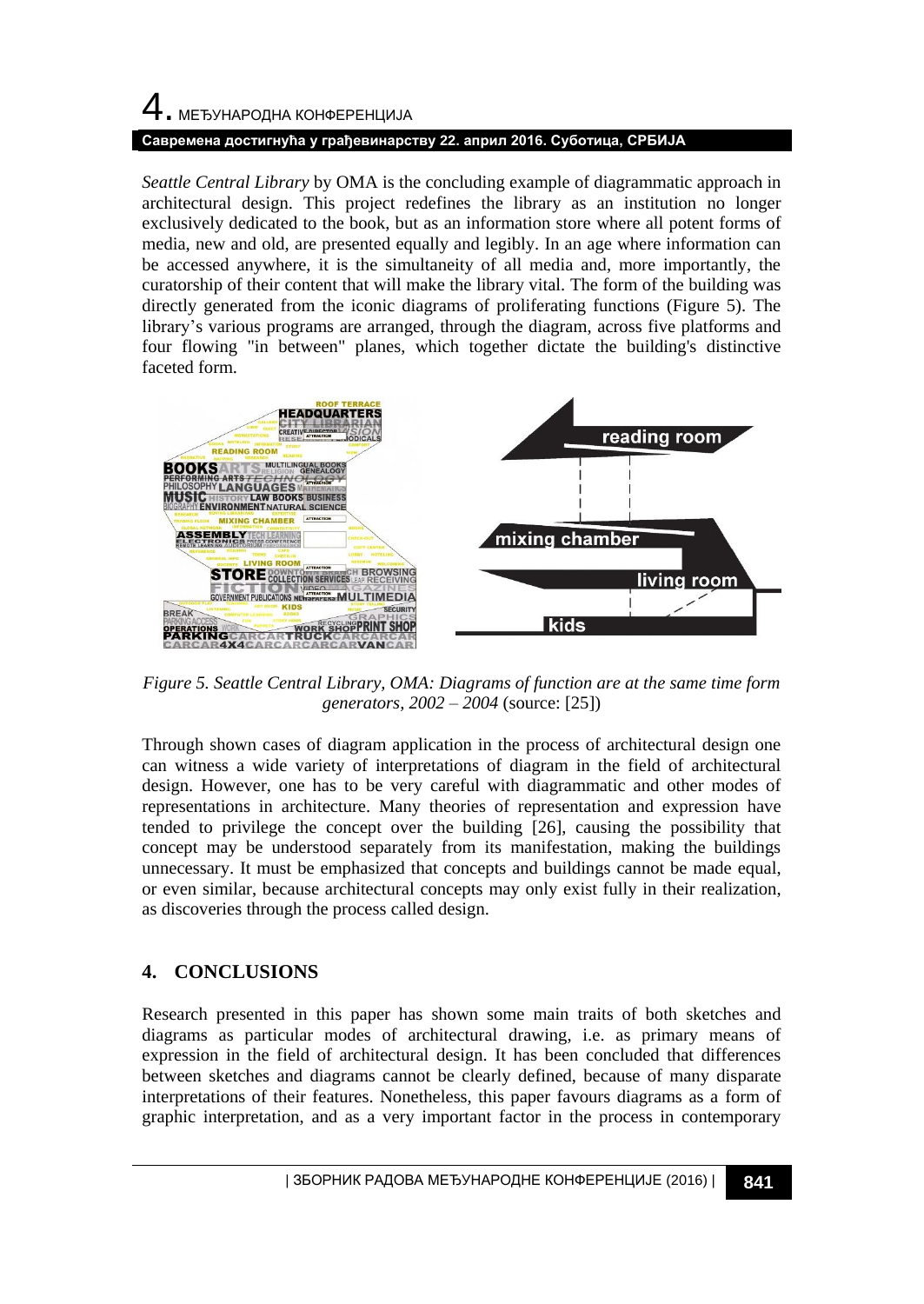#### **Contemporary achievements in civil engineering 22. April 2016. Subotica, SERBIA**

architectural design. Although mainly used for generating initial ideas and concepts at an early design stage, diagrams may also serve for analysis of existing architectural structures. Due to the fact that diagram allows access to specific parts of an object, while preserving the concept of the whole, it stands out in comparison to other representational forms in architecture – drawings and sketches.

The multidisciplinary nature of the research in the field architectural diagrams can enable the originating of theories and innovations that have, and will continue to be of great importance in all areas of research where the pursuit for new knowledge about the design and the future of space is needed. Through mapping and new information technologies, that will increase the amount of information available for processing, it will undoubtedly come to a greater need for the diagrammatic organization and synthesis of spatial systems in architecture.

#### **REFERENCES**

- [1] Van Berkel, B., Bos, C.: The new concept of the architects. *Move: Imagination*, **1999**, vol. 1, pp. 27-28
- [2] Sperling, D.: Architecture as a digital diagram. *International Journal of Architectural Computing*, **2004**, Vol. 2, No. 3, pp. 371-387.
- [3] Dogan, F.: Architectural Design Students' Explorations through Conceptual Diagrams. *The Design Journal*, **2013**, Vol. 16, No. 1, pp. 103-124.
- [4] Vidler, A.: Diagrams of diagrams: architectural abstraction and modern representation. *Representations*, **2000**, No. 72, pp- 1-20.
- [5] Žan Nikolas, L. D.: *Pregled predavanja iz arhitekture (original title: Précis des leçons d'architecture donnérs a l'Ecole royale polytechnique*), Građevinska knjiga, Beograd, **2005.**
- [6] Hewitt, M.: Representational Forms and Modes of Conception; an Approach to the History of Architectural Drawing. *Journal of Architectural Education*, **1985**, Vol. 39, No. 2, pp 2-9.
- [7] Suwa, M., Tversky, B.: What do architects and students perceive in their design sketches? A protocol analysis. *Design Studies*, **1997**, Vol. 18, No. 4, pp. 385-403.
- [8] Vrachliotis, G.: Articulating Space through Architectural Diagrams. In: *AAAI Spring Symposium: Reasoning with Mental and External Diagrams: Computational Modeling and Spatial Assistance*. **2005**, pp. 127-133
- [9] Do, E.Y.L., Gross, M.D., Neiman, B. and Zimring, C.: Intentions in and relations among design drawings. *Design Studies*, **2000**, Vol. 21, No.5, pp.483-503.
- [10]Do, E.Y.L., Gross, M.D.: Thinking with diagrams in architectural design. *Artificial Intellingence Review*, **2001**, No. 15, pp. 135-149.
- [11]Burke, A.: Considering the diagram and design research. *Lusofona Journal of Architecture and Education*, **2014**, No. 11, pp. 345-355.
- [12]Vidler, A.: Diagrams of Utopia. In *The Activist Drawing: Retracing Situationist Architectures from Constant's New Babylon to Beyond* (edited by de Zegher, C., Wigley, M.), **2001**, pp. 83-91. The Drawing Center, New York.
- [13]Downing, F., Hubka, T. C.: Diagramming: A Visual Language. *Perspectives in Vernacular Architecture*, **1986**, Vol. 2, pp. 44-52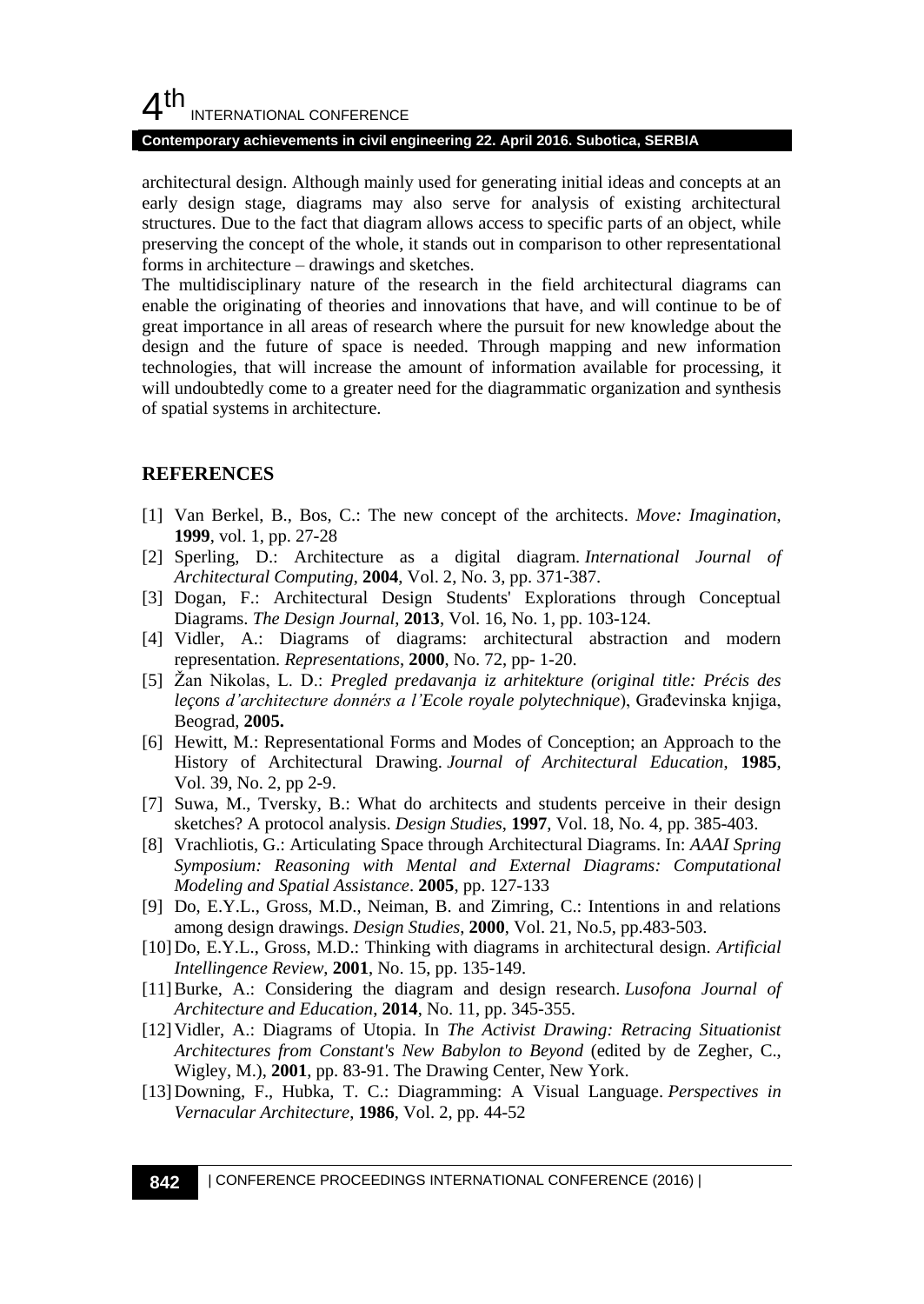# 4. МЕЂУНАРОДНА КОНФЕРЕНЦИЈА

#### **Савремена достигнућа у грађевинарству 22. април 2016. Суботица, СРБИЈА**

[14]Graf, D.: Diagrams. *Perspecta,* **1986**, Vol. 22, pp. 42-71.

- [15]Allen, S.: Diagrams matter. *ANY: Architecture New York*, **1998**, No. 23, pp. 16-19.
- [16]Lueder, C.: Diagram ecologies-diagrams as science and game board. In *Diagrammatic Representation and Inference* (edited by Cox, P. T., Plimmer B., Rogers P.) **2012**, pp. 214-232. Springer-Verlag, Berlin Heidelberg
- [\[17\]http://2.bp.blogspot.com/](http://2.bp.blogspot.com/-iPwtaPV1VAA/UMUH_7jT3pI/AAAAAAAAAQw/hhCOoKlqit8/s1600/Section+A+Modulor.jpg) [iPwtaPV1VAA/UMUH\\_7jT3pI/AAAAAAAAAQw/hhCOoKlqit8/s1600/Section+](http://2.bp.blogspot.com/-iPwtaPV1VAA/UMUH_7jT3pI/AAAAAAAAAQw/hhCOoKlqit8/s1600/Section+A+Modulor.jpg) [A+Modulor.jpg,](http://2.bp.blogspot.com/-iPwtaPV1VAA/UMUH_7jT3pI/AAAAAAAAAQw/hhCOoKlqit8/s1600/Section+A+Modulor.jpg) downloaded on 20<sup>th</sup> March, 2016.
- [18]Fraser, I., Henmi, R.: *Envisioning architecture: an analysis of drawing*, John Wiley & Sons, New York, **1993.**
- [19]Van der Maas, S.: El diagrama en la arquitectura. *DEARQ: Revista de Arquitectura de la Universidad de los Andes*, **2011**, No. 8, pp. 32-43.
- [20]Somol, R. E.: The Diagrams of Matter. *ANY: Architecture New York*, **1998**, No. 23, pp. 23-26
- [21]Dulić, O., Aladžić, V.: Primena dijagrama u procesu arhitektonskog projektovanja. *Zbornik radova Građevinskog fakulteta Subotica*, **2014**, No. 26, pp. 159-164.
- [22]Castellanos Gomez, R., Domingo Calabuig, D.: The value and aim of Louis I. Kahn's form drawing. *EGA-Revista De Expresion Grafica Arquitectonica*, **2013**, Vol. 22, pp. 242-251.
- [23]Moulis, A.: Forms and techniques: Le Corbusier, the spiral plan and diagram architecture. *Architectural Research Quarterly*, **2010**, Vol. 14, No. 4, pp. 317-326.
- [\[24\]http://www.archdaily.com/554132/ad-classics-yokohama-international-passenger](http://www.archdaily.com/554132/ad-classics-yokohama-international-passenger-terminal-foreign-office-architects-foa/542078f1c07a8086fc00000a-ad-classics-yokohama-international-passenger-terminal-foreign-office-architects-foa-circulation-diagram)[terminal-foreign-office-architects-foa/542078f1c07a8086fc00000a-ad-classics](http://www.archdaily.com/554132/ad-classics-yokohama-international-passenger-terminal-foreign-office-architects-foa/542078f1c07a8086fc00000a-ad-classics-yokohama-international-passenger-terminal-foreign-office-architects-foa-circulation-diagram)[yokohama-international-passenger-terminal-foreign-office-architects-foa](http://www.archdaily.com/554132/ad-classics-yokohama-international-passenger-terminal-foreign-office-architects-foa/542078f1c07a8086fc00000a-ad-classics-yokohama-international-passenger-terminal-foreign-office-architects-foa-circulation-diagram)[circulation-diagram,](http://www.archdaily.com/554132/ad-classics-yokohama-international-passenger-terminal-foreign-office-architects-foa/542078f1c07a8086fc00000a-ad-classics-yokohama-international-passenger-terminal-foreign-office-architects-foa-circulation-diagram) downloaded on 21st March, 2016.
- [25] http://www.archdaily.com/11651/seattle-central-library-oma-lmn, downloaded on 22<sup>nd</sup> March, 2016.
- [26]Braham W., W.: After Typology: The Suffering of Diagrams. In *Contemporary Processes in Architecture (ed. Rahim, A.), 2000, pp. 3-9. Architectural Design, London.*

## **БЕЛЕШКА О ГРАФИЧКИМ ПРИКАЗИМА У АРХИТЕКТУРИ – ДИЈАГРАМИ ИСПРЕД СКИЦА**

*Резиме: Основна активност у раду архитекте је бављење простором који одговара друштвеној динамици дефинисаној феноменолошким односима између човека и његове околине. У области архитектонског пројектовања, просторна истраживања врше се путем графичких приказа и архитектонских цртежа као основног средства изражавања. Истраживање представљено у овом раду бави се видовима графичких презентација, односно скицама и дијаграмима као двема тесно повезаним категоријама. Посредно су истражене разлике између типова графичких приказа, те је указано на најважније карактеристике скица и дијаграма. Претпостављено је да дијаграми доминирају у процесу савременог архитектонског пројектовања, јер омогућавају архитектима разматрања о*